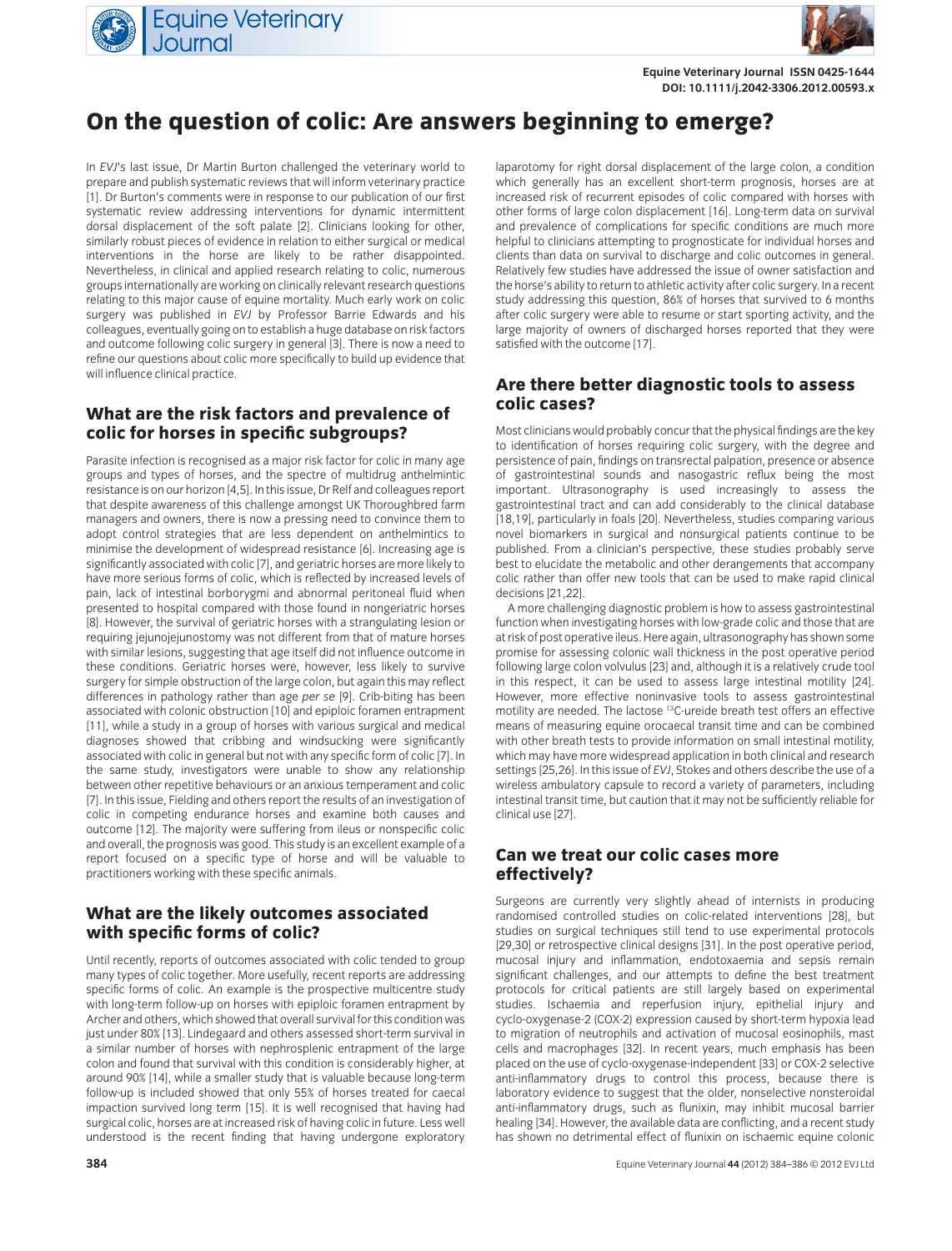mucosa [35], leading the authors to question the current emphasis on COX-2 selective drugs. Clinicians should be cautious about extrapolating *in vitro* findings straight into clinical practice, and large-scale, prospective, randomised clinical trials are needed to resolve the dilemma over the potential advantages of COX-2 selective drugs over other nonsteroidal anti-inflammatory drugs, particularly as their use can add considerably to the cost of post operative care.

Lignocaine has been shown to have *in vitro* effects on jejunal smooth muscle [36], but although it is widely used as an anti-inflammatory agent in equine critical patients, in an experimental model no significant differences were found in inflammatory gene expression in lignocaine-treated and control groups in the black walnut extract model of laminitis, calling into question its use as an anti-inflammatory. Likewise, the ideal analgesic for use in colic patients has yet to be established; both xylazine and N-butylscopolammonium bromide have significant cardiovascular effects, which may, at the very least, influence clinical findings, and their effects should be borne in mind when assessing the colicking horse [37]. Opiates have traditionally been avoided for fear of potential adverse effects on gastrointestinal motility, but a recent study has shown that selective  $\mu$ agonists, without anticholinergic activity, may have less risk than other opiates, but again these studies are based on *in vitro* work and do not yet translate to clinical practice.

Endotoxin can be found in the circulation of some horses for up to 4 days after colic surgery, and in those in which it is found, mortality is higher [38]. Sepsis and infection occur commonly in post operative colic cases, and in an article in this issue of *EVJ*, Freeman and colleagues report that in a retrospective study of over 100 horses, 85% had fever post operatively, while 43% went on to develop infection. This is practical information for clinicians, in that the researchers have shown that peak temperature >39.2°C, onset of fever >48 h after surgery and fever duration of >48 h were associated with infection, and the authors argue that mild fever early after surgery may not require antimicrobial treatment [39]. Finally, looking for future possibilities for therapeutic targets in sepsis and endotoxaemia, a review article in this issue of *EVJ* reviews pattern recognition receptors on host cells that detect pathogens to activate innate immunity, an exciting area of pharmacology that may well have important implications for the future [40].

> **C. M. Marr, Editor-in-chief** *EVJ Editorial Office*

#### **References**

- 1. Burton, M. (2012) Science is meant to be cumulative, but many scientists are not cumulating scientifically. *Equine Vet. J.* **44**, 258-258.
- 2. Allen, K.J., Christley, R.M., Birchall, M.A. and Franklin, S.H. (2012) A systematic review of the efficacy of interventions for dynamic intermittent dorsal displacement of the soft palate. *Equine Vet. J.* **44**, 259-266.
- 3. Freeman, D.E. (2012) The contribution of Barrie Edwards to the treatment of colic in the horse: an international perspective. *Equine Vet. J.* **44**, 127-129.
- 4. Stratford, C.H., McGorum, B.C., Pickles, K.J. and Matthews, J.B. (2011) An update on cyathostomins: anthelmintic resistance and diagnostic tools. *Equine Vet. J.*, *Suppl*. **39**, 133-139.
- 5. Matthews, J.B. (2011) Facing the threat of equine parasitic disease. *Equine Vet. J.* **43**, 126-132.
- 6. Relf, V.E., Morgan, E.R., Hodgkinson, J.E. and Matthews, J.B. (2012) A questionnaire study on parasite control practices on UK breeding Thoroughbred studs. *Equine Vet. J.* **44**, 466-471.
- 7. Malamed, R., Berger, J., Bain, M.J., Kass, P. and Spier, S.J. (2010) Retrospective evaluation of crib-biting and windsucking behaviours and owner-perceived behavioural traits as risk factors for colic in horses. *Equine Vet. J.* **42**, 686-692.
- 8. Southwood, L.L., Gassert, T. and Lindborg, S. (2010) Colic in geriatric compared to mature nongeriatric horses. Part 1: retrospective review of clinical and laboratory data. *Equine Vet. J.* **42**, 621-627.
- 9. Southwood, L.L., Gassert, T. and Lindborg, S. (2010) Colic in geriatric compared to mature nongeriatric horses. Part 2: treatment, diagnosis and short-term survival. *Equine Vet. J.* **42**, 628-635.
- 10. Hillyer, M.H., Taylor, F.G., Proudman, C.J., Edwards, G.B., Smith, J.E. and French, N.P. (2002) Case control study to identify risk factors for simple colonic obstruction and distension colic in horses. *Equine Vet. J.* **34**, 455-463.
- 11. Archer, D.C., Freeman, D.E., Doyle, A.J., Proudman, C.J. and Edwards, G.B. (2004) Association between cribbing and entrapment of the small intestine in the epiploic foramen in horses: 68 cases (1991–2002). *J. Am. Vet. Med. Ass.* **224**, 562-230.
- 12. Fielding, C.L. and Dechant, J.E. (2012) Colic in competing endurance horses presenting to referral centres: 36 cases. *Equine Vet. J.* **44**, 472-475.
- 13. Archer, D.C., Pinchbeck, G.L. and Proudman, C.J. (2011) Factors associated with survival of epiploic foramen entrapment colic: a multicentre, international study. *Equine Vet. J. Suppl*. **39**, 56-62.
- 14. Lindegaard, C., Ekstrøm, C.T., Wulf, S.B., Vendelbo, J.M.B. and Andersen, P.H. (2011) Nephrosplenic entrapment of the large colon in 142 horses (2000–2009): analysis of factors associated with decision of treatment and short-term survival. *Equine Vet. J. Suppl*. **39**, 63-68.
- 15. Smith, L.C.R., Payne, R.J., Boys Smith, S.J., Bathe, A.P. and Greet, T.R.C. (2010) Outcome and long-term follow-up of 20 horses undergoing surgery for caecal impaction: a retrospective study (2000–2008). Equine Vet. J. 42, 388-392.
- 16. Smith, L.J. and Mair, T.S. (2010) Are horses that undergo an exploratory laparotomy for correction of a right dorsal displacement of the large colon predisposed to post operative colic, compared to other forms of large colon displacement? *Equine Vet. J.* **42**, 44-46.
- 17. Christophersen, M.T., Tnibar, A., Pihl, T.H., Andersen, P.H. and Ekstrøm, C.T. (2011) Sporting activity following colic surgery in horses: a retrospective study. *Equine Vet. J. Suppl*. **40**, 3-6.
- 18. Beccati, F., Pepe, M., Gialletti, R., Cercone, M., Bazzica, C. and Nannarone, S. (2011) Is there a statistical correlation between ultrasonographic findings and definitive diagnosis in horses with acute abdominal pain? *Equine Vet. J.* **43**, 98-105.
- 19. Grenager, N.S. and Durham, M.G. (2011) Ultrasonographic evidence of colonic mesenteric vessels as an indicator of right dorsal displacement of the large colon in 13 horses. *Equine Vet. J. Suppl*. **39**, 153-155.
- 20. Navas de Solis, C., Palmer, J.E., Boston, R.C. and Reef, V.B. (2012) The importance of ultrasonographic pneumatosis intestinalis in equine neonatal gastrointestinal disease. *Equine Vet. J.* **44**, 64-68.
- 21. Noschka, E., Werre, S.R., Crisman, M.V., Thatcher, C.D., Milne, G.L. and Dahlgren, L.A. (2011) Implications of urine F2-isoprostane metabolite concentration in horses with colic and its potential use as a predictor for surgical intervention. *Equine Vet. J. Suppl*. **39**, 34-41.
- 22. Packer, M.J., German, A.J., Hunter, L., Trayhurn, P. and Proudman, C.J. (2011) Adipose tissue-derived adiponectin expression is significantly associated with increased post operative mortality in horses undergoing emergency abdominal surgery. *Equine Vet. J. Suppl*. **39**, 26-33.
- 23. Sheats, M.K., Cook, V.L., Jones, S.L., Blikslager, A.T. and Pease, A.P. (2010) Use of ultrasound to evaluate outcome following colic surgery for equine large colon volvulus. *Equine Vet. J.* **42**, 47-52.
- 24. Williams, S., Tucker, C.A., Green, M.J. and Freeman, S.L. (2011) Investigation of the effect of pasture and stable management on large intestinal motility in the horse, measured using transcutaneous ultrasonography. *Equine Vet. J.* **43** *Suppl*. **39**, 93-97.
- 25. Sutton, D.G.M., Preston, T. and Love, S. (2011) *In vitro* validation of the lactose 13C-ureide breath test for equine orocaecal transit time measurement. *Equine Vet. J. Suppl*. **39**, 42-48.
- 26. Sutton, D.G.M., Preston, T. and Love, S. (2011) Application of the lactose 13C-ureide breath test for measurement of equine orocaecal transit time. *Equine Vet. J. Suppl*. **39**, 49-55.
- 27. Stokes, A.M., Lavie, N.L., Keowen, M.L., Gaschen, L., Gaschen, F.P., Barthel, D. and Andrews, F.M. (2012) Evaluation of a wireless ambulatory capsule (SmartPill®) to measure gastrointestinal tract pH, luminal pressure and temperature, and transit time in ponies. *Equine Vet. J.* **44**, 482-486.
- 28. Bischofberger, A.S., Brauer, T., Gugelchuk, G. and Klohnen, A. (2010) Difference in incisional complications following exploratory celiotomies using antibacterial-coated suture material for subcutaneous closure: prospective randomised study in 100 horses. *Equine Vet. J.* **42**, 304-309.
- 29. Sherlock, C., Lee, W., Mueller, P.O.E., Eggleston, R. and Epstein, K. (2011) *Ex vivo* comparison of three hand sewn end-to-end anastomoses in normal equine jejunum. *Equine Vet. J. Suppl*. **39**, 76-80.
- 30. Auletta, L., Lamagna, V., Uccello, B., Lamagna, B. and Pasolini, M.P. (2011) *In vitro* comparison of three suture techniques for anastomosis of the equine small intestine. *Equine Vet. J. Suppl*. **40**, 46-50.
- 31. Freeman, D.E. and Schaeffer, D.J. (2011) Clinical comparison between a continuous Lembert pattern wrapped in a carboxymethylcellulose and hyaluronate membrane with an interrupted Lembert pattern for one-layer jejunojejunostomy in horses. *Equine Vet. J.* **43**, 708-713.